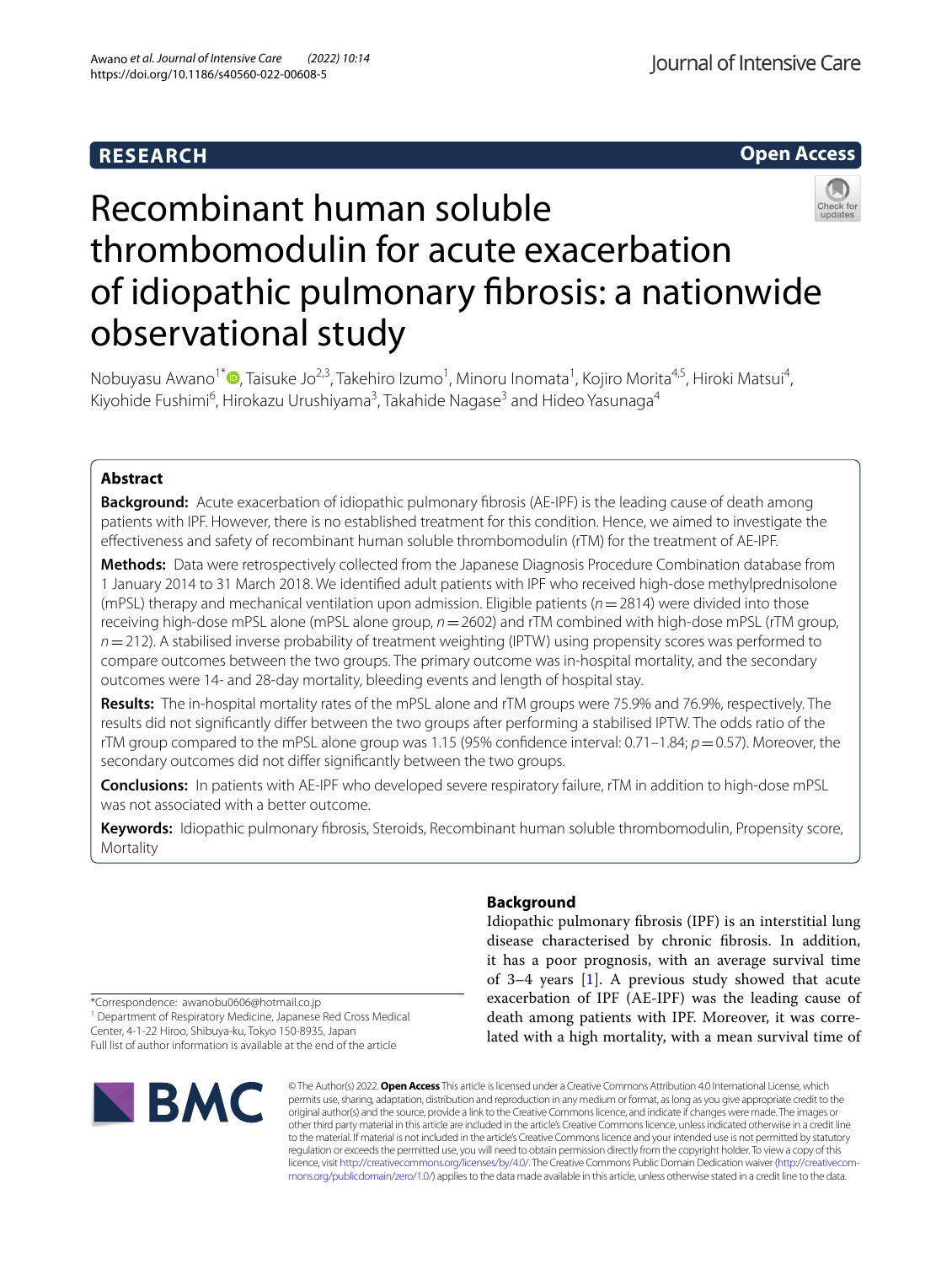<1 year and a 90-day mortality rate of approximately 50% [[2\]](#page-8-1).

There is no established treatment for AE-IPF. Based on the Japanese and international guidelines, the therapeutic options include immunosuppressive agents and corticosteroids, such as high-dose methylprednisolone (mPSL) [[3,](#page-8-2) [4\]](#page-8-3). Although the etiology and pathobiology of AE-IPF remain unclear, it is speculated that AE-IPF is associated with pulmonary vascular endothelial cell injury caused by infammation and impaired pulmonary microcirculation attributed to microthrombi induced by coagulopathy [[5–](#page-8-4) 8. Thrombomodulin is a transmembrane glycoprotein present on the endothelial cell surface of the body, and it plays an important role in regulating coagulation cascade [[9\]](#page-8-6). Recombinant human soluble thrombomodulin (rTM) (Recomodulin, Asahi Kasei Pharma Co., Tokyo, Japan) exhibits a range of physiologically important anticoagulant, antifbrinolytic and anti-infammatory properties [ $10$ ]. Thus, it may be effective for the treatment of AE-IPF. In fact, several studies revealed that rTM improved the short-term prognosis of AE-IPF [[11–](#page-8-8)[14](#page-8-9)]. However, all these studies were performed at single institutions and had small numbers of patients. Furthermore, a recent double-blind randomised controlled trial did not show the efficacy of rTM in patients with mild AE-IPF who did not require mechanical ventilation [[15](#page-8-10)]. Taken together, the efectiveness of rTM in patients with AE-IPF who develop severe respiratory failure requiring mechanical ventilation remains unclear.

The current study aimed to evaluate the effectiveness and safety of rTM in patients with AE-IPF who developed severe respiratory failure using data collected from a Japanese nationwide inpatient database. In addition, the incidence of bleeding events and length of hospital stay were investigated.

## **Methods**

#### **Data source**

Inpatient data were extracted from the Japanese Diagnosis Procedure Combination database, the details of which have been reported elsewhere [\[16\]](#page-8-11). More than 1000 hospitals voluntarily contributed to the database, representing approximately 50% of all discharges from acute care hospitals in Japan. We collected data including those of sex and age; hospitalisation and discharge dates; weight and height; severity of dyspnoea based on the Hugh–Jones dyspnoea scale [\[17](#page-8-12)]; level of consciousness upon admission; smoking index; activities of daily living; frequency of hospitalisation; intensive care unit (ICU) admission during hospitalisation; main diagnoses, pre-existing comorbidities upon admission and complications after admission as recoded by the attending physicians based on the International Classifcation of Diseases, 10th revision (ICD-10) codes accompanied by text in Japanese; procedures and their dates; dates and doses of drugs administered during hospitalisation; and discharge status.

This study was approved by the institutional review board of The University of Tokyo. The need for informed consent was waived, because anonymised data were used.

#### **Patient selection**

This study used data collected from 1 January 2014 to 31 March 2018. The inclusion criteria were patients aged  $\geq$  15 years, those diagnosed with interstitial pneumonia (ICD-10 codes J84.1, J84.8 and J84.9), those who underwent computed tomography scan within 1 day after admission and those who received treatment with intravenous mPSL at a dose of 500–1000 mg/day for 3 days, which was started within 4 days after admission [[18,](#page-8-13) [19](#page-8-14)]. Patients with IPF were selected as follows. Initially, patients with idiopathic interstitial pneumonias other than IPF, such as idiopathic nonspecifc interstitial pneumonia, respiratory bronchiolitis-associated interstitial lung disease, cryptogenic organizing pneumonia, acute interstitial pneumonia, desquamative interstitial pneumonia, lymphoid interstitial pneumonia, idiopathic pleuroparenchymal fbroelastosis and unclassifable idiopathic interstitial pneumonia, were excluded using the diagnoses in Japanese. Moreover, we did not include patients with secondary interstitial lung diseases identifed using ICD-10 codes (hypersensitivity pneumonitis [J67], connective tissue disease associated with interstitial lung disease [M05, M06 and M30–35], sarcoidosis [D86], amyloidosis [E85], drug-induced lung disease [J70], radiation pneumonitis [J70], *Pneumocystis jirovecii* pneumonia [B59], pneumoconiosis [J60–65], pulmonary alveolar proteinosis [J84.0] eosinophilic pneumonia [J82], Langerhans cell histiocytosis [C96] and lymphangioleiomyomatosis [D21.9]; those receiving medications including furosemide, azosemide, carperitide, landiolol hydrochloride, digoxin, deslanoside and tolvaptan for acute heart failure within 1 day after admission; and those who received intra-aortic balloon pump therapy during hospitalisation  $[18, 19]$  $[18, 19]$  $[18, 19]$  $[18, 19]$  $[18, 19]$ . The remaining patients were assumed to have AE-IPF. Next, we excluded patients with missing data about treatment year, those without mechanical ventilation and those who died within 6 days after admission to prevent immortal time bias. Patients were divided into two groups: those who received high-dose mPSL alone (mPSL alone group) and those who received rTM for at least 3 days, which was started within 4 days after admission, combined with high-dose mPSL (rTM group).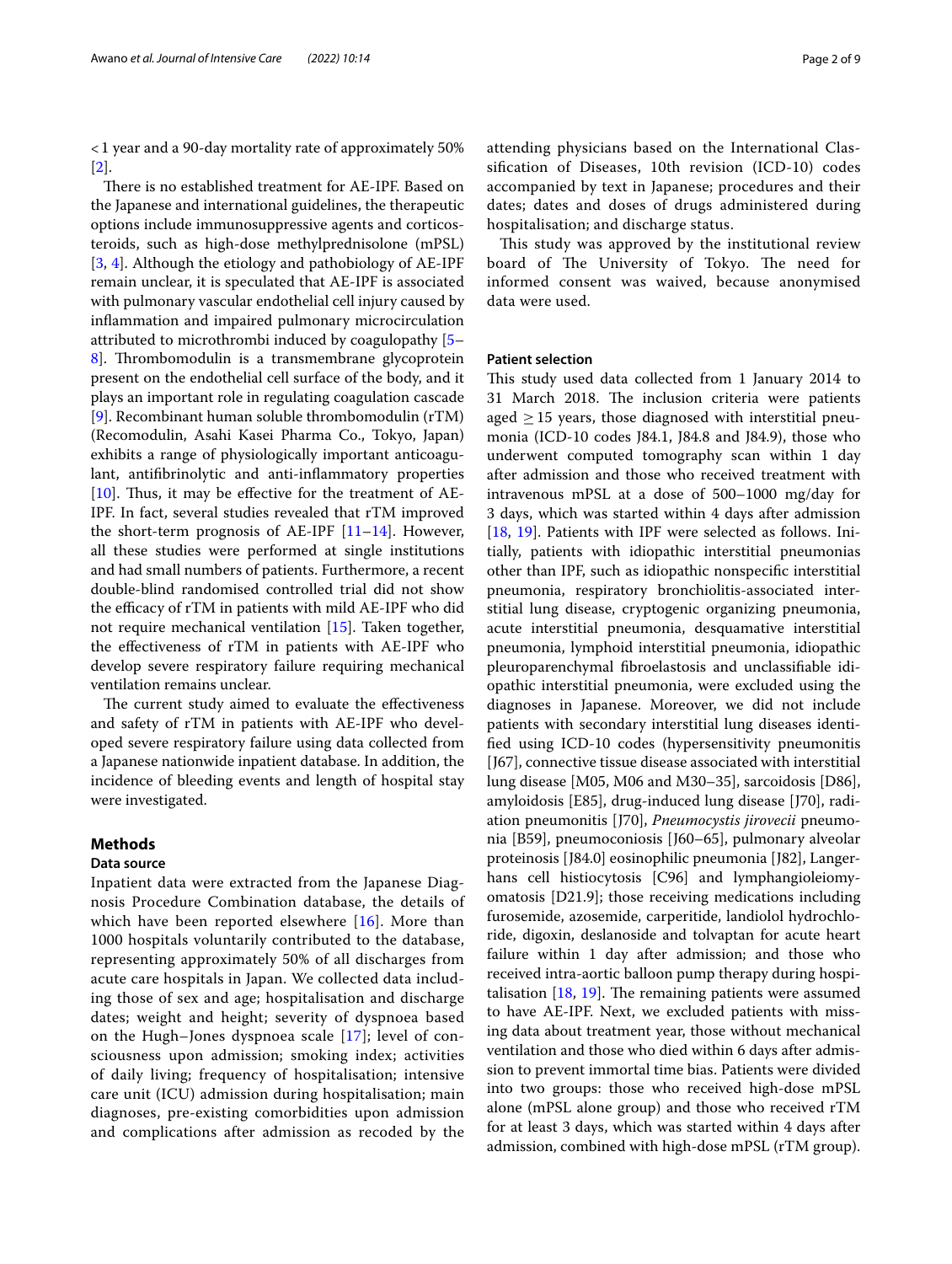#### **Characteristics of patients**

The characteristics of patients evaluated in this study were sex, age, treatment year, body mass index, Hugh– Jones dyspnoea scale scores upon admission, level of consciousness upon admission, comorbidities, Charlson Comorbidity Index, smoking index, activities of daily living scale (Barthel Index) upon admission, history of previous hospitalisation  $(0, 1-2, 0r > 3)$ , type of hospital (academic or non-academic hospital) and ICU admission. Furthermore, we examined data about procedures and treatments, including mechanical ventilation, continuous renal replacement therapy, high-fow nasal cannula oxygen therapy, transfusion and use of medications for IPF within 3 days after admission. Level of consciousness upon admission was evaluated using the Japan Coma Scale, [\[20,](#page-8-15) [21\]](#page-8-16) which is widely used in Japan and is well correlated with the Glasgow Coma Scale score [\[22](#page-8-17)]. The following comorbidities were identified using ICD-10 codes (Additional fle [1:](#page-7-0) Table S1): bronchial asthma, pulmonary emphysema, pneumonia, mycotic infection, pulmonary embolism, bronchiectasis, pneumothorax, cor pulmonale, lung and other types of cancer, sepsis, chronic heart failure, tachycardia, acute coronary syndrome, diabetes mellitus, stroke, dementia, renal failure, liver dysfunction and gastroesophageal refux disease. The Charlson Comorbidity Index scores were classified into four categories (0, 1, 2 and  $\geq$  3).

#### **Outcome**

The primary outcome was all-cause in-hospital mortality. The secondary outcomes were 14- and 28-day mortality, post-hospitalisation bleeding events and length of hospital stay. The following bleeding events were assessed using ICD-10 codes: epistaxis (R040), hemoptysis (R042), pulmonary hemorrhage (R048), subcutaneous hemorrhage (R233), purpura (D692), muscle hemorrhage (T146), hematuria (R31), gastrointestinal bleeding (K228, K922), bloody stool (K921) and intracranial hemorrhage (I61, I629) [\[15](#page-8-10)].

#### **Statistical analysis**

Dichotomous and categorical variables were presented as numbers with percentages and continuous variables as median and interquartile range (IQR).

To account for diferences in baseline characteristics, including comorbidities and treatments, stabilised inverse probability of treatment weighting (IPTW) analyses using propensity scores were performed to compare outcomes between the two groups. Stabilised IPTW uses propensity scores and adjusts for measured potential confounders while preserving sample size [[23\]](#page-8-18). To control covariate imbalance, the specifc stabilised weights were generated using propensity scores, which can predict the probability of receiving rTM combined with high-dose mPSL therapy. To estimate the propensity score, a logistic regression model for receiving high-dose mPSL alone therapy was used with the following independent variables: sex, age, treatment year, body mass index, Hugh– Jones dyspnoea scale score, level of consciousness upon admission, Charlson Comorbidity Index, smoking index, Barthel Index upon admission, frequency of hospitalisation, ICU hospitalisation within 3 days after admission, comorbidities and procedures (hemodialysis, high-fow nasal cannula oxygen therapy, fresh frozen plasma transfusion and concentrated platelet transfusion) and drugs for AE-IPF and disseminated intravascular coagulation (DIC) (noradrenaline, azithromycin, cyclophosphamide, cyclosporin, tacrolimus, azathioprine, pirfenidone, nintedanib, sivelestat sodium hydrate, heparin calcium, dalteparin and tranexamic acid). Variables included in the logistic regression model were those that were considered as potential confounders with reference to previous studies [\[18](#page-8-13), [19](#page-8-14)]. Covariate balance was assessed using a standardised mean difference. A value of  $< 0.20$ indicated an acceptable balancing of covariates between the two groups. Stabilised IPTW analyses can preserve sample size and appropriately estimate average treatment efects over the marginal distribution of measured covariates in a study cohort.

We used generalised linear models with cluster-robust standard errors treating each hospital as a cluster to compare the primary and secondary outcomes. Logistic regression analyses of in-hospital mortality, 14- and 28-day mortality and post-hospitalisation bleeding events were conducted. Then, odds ratios and their 95% confidence intervals (CIs) were calculated. The lengths of hospital stay between the two groups were compared via Poisson regression analysis, and the incidence rate ratios and their 95% CIs were calculated. To address competing outcomes, secondary outcomes were evaluated among the survivors alone and all patients.

A two-tailed signifcance level of 0.05 was used in all statistical analyses. All tests were performed using STATA/MP version 16 software (STATA Corp., College Station, TX, USA).

### **Results**

Figure [1](#page-3-0) depicts the process of patient selection. During the study period, 27,496 patients underwent computed tomography scan within 1 day and received high-dose mPSL corticosteroid therapy within 4 days after admission. Among them, 2814 were eligible for this study. The patients were divided into the mPSL alone group (*n*=2602) and the rTM group (*n*=212).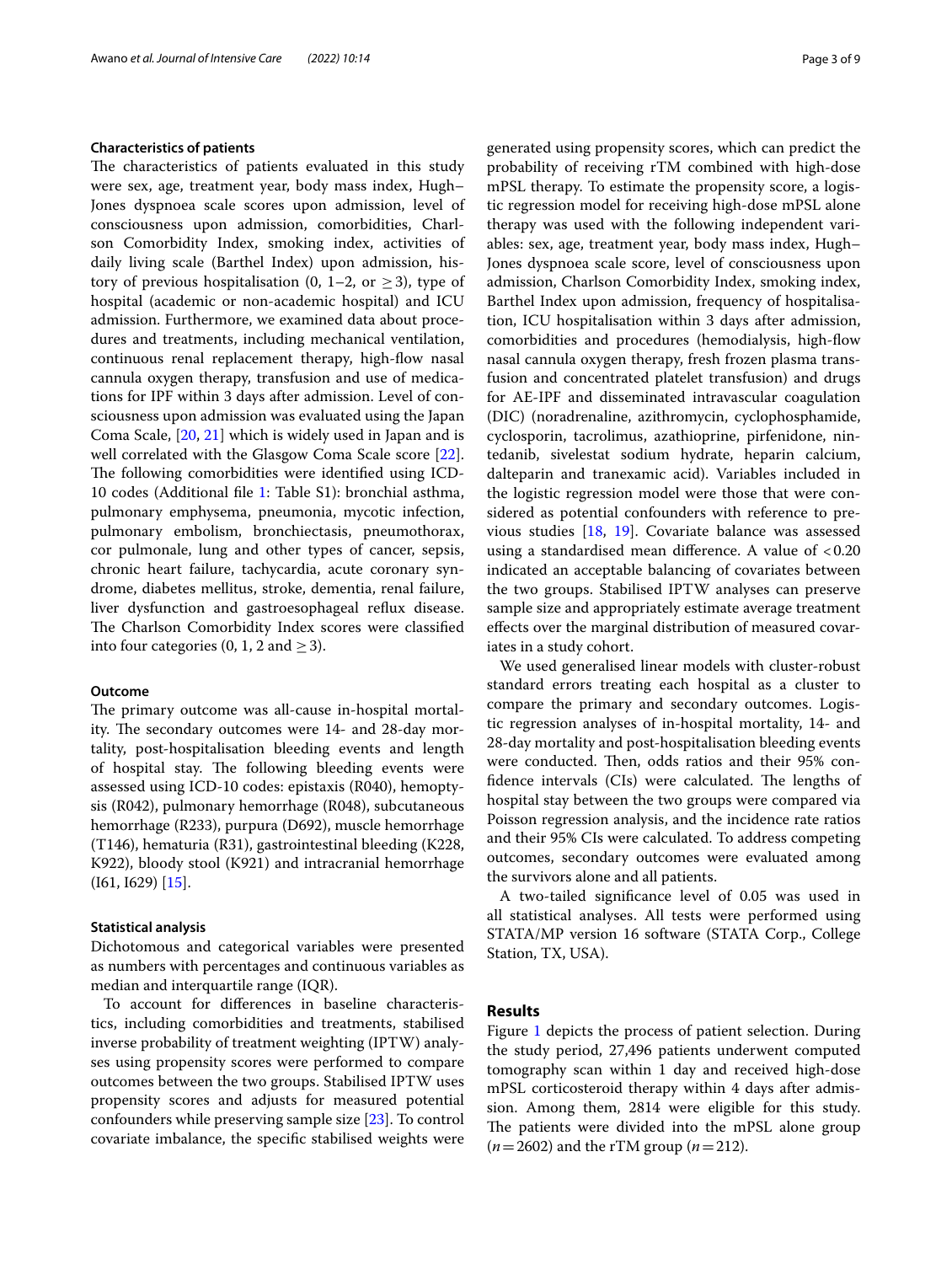

<span id="page-3-0"></span>Table [1](#page-4-0) shows the baseline characteristics of patients, and Table [2](#page-5-0) presents comorbidities and treatments before and after stabilised IPTW. The mPSL alone group had a higher proportion of patients aged older than 80 years than the rTM group. Moreover, the Hugh–Jones dyspnoea scale scores were not balanced between the two groups. The rTM group had a higher proportion of patients who received azithromycin, cyclophosphamide, tacrolimus, pirfenidone, sivelestat sodium hydrate and concentrated platelet transfusion than the mPSL alone group. Meanwhile, the mPSL alone group had a higher percentage of patients who received heparin calcium than the rTM group. Less than 5% of patients in both two groups received heparin calcium, dalteparin, tranexamic acid and blood transfusions. After the stabilised IPTW using propensity scores, the baseline characteristics of the patients were well balanced between the two groups.

The in-hospital mortality rates before the stabilised IPTW in the mPSL alone and rTM groups were 75.9% (1976/2602) and 76.9% (163/212), respectively. Table [3](#page-6-0) presents the outcomes after the stabilised IPTW. The in-hospital mortality rates of the mPSL alone and rTM groups were 76.2% (1990/2611) and 78.4% (149/190), respectively. Table [4](#page-6-1) shows the comparison of the outcomes of the mPSL alone and rTM groups after the stabilised IPTW. The results did not significantly differ between the two groups, and the odds ratio of the rTM

group was 1.15 (95% CI 0.71–1.84;  $p=0.57$ ). Similarly, the odds ratios of 14- and 28-day mortality in the rTM group were 0.80 (95% CI 0.48–1.32;  $p=0.38$ ) and 0.79 (95% CI 0.53-1.19;  $p=0.26$ ), respectively. The proportions of patients with post-hospitalisation bleeding events were similar between the two groups, and the odds ratio of the rTM group was 1.60 (95% CI 0.70–3.64;  $p = 0.27$ ). In the rTM group, the incidence rate ratio of length of hospital stay was 1.18 (95% CI 0.93–1.50; *p*=0.18) compared with the mPSL alone group. In addition, there were no signifcant diferences in terms of other secondary outcomes between the survivors of the two groups.

## **Discussion**

We examined the efectiveness of rTM combined with high-dose mPSL therapy in patients with AE-IPF using data from a nationwide inpatient database in Japan. Results showed no signifcant diference in terms of inhospital mortality rate between the mPSL alone and rTM groups. Similarly, the 14- and 28-day mortality, frequency of post-hospitalisation bleeding events and length of hospital stay did not remarkably difer between the two groups.

Because disordered coagulation is involved in the pathogenesis of AE-IPF, anticoagulants can be an efective treatment option. A previous study with a small sample size showed that low-molecular weight heparin can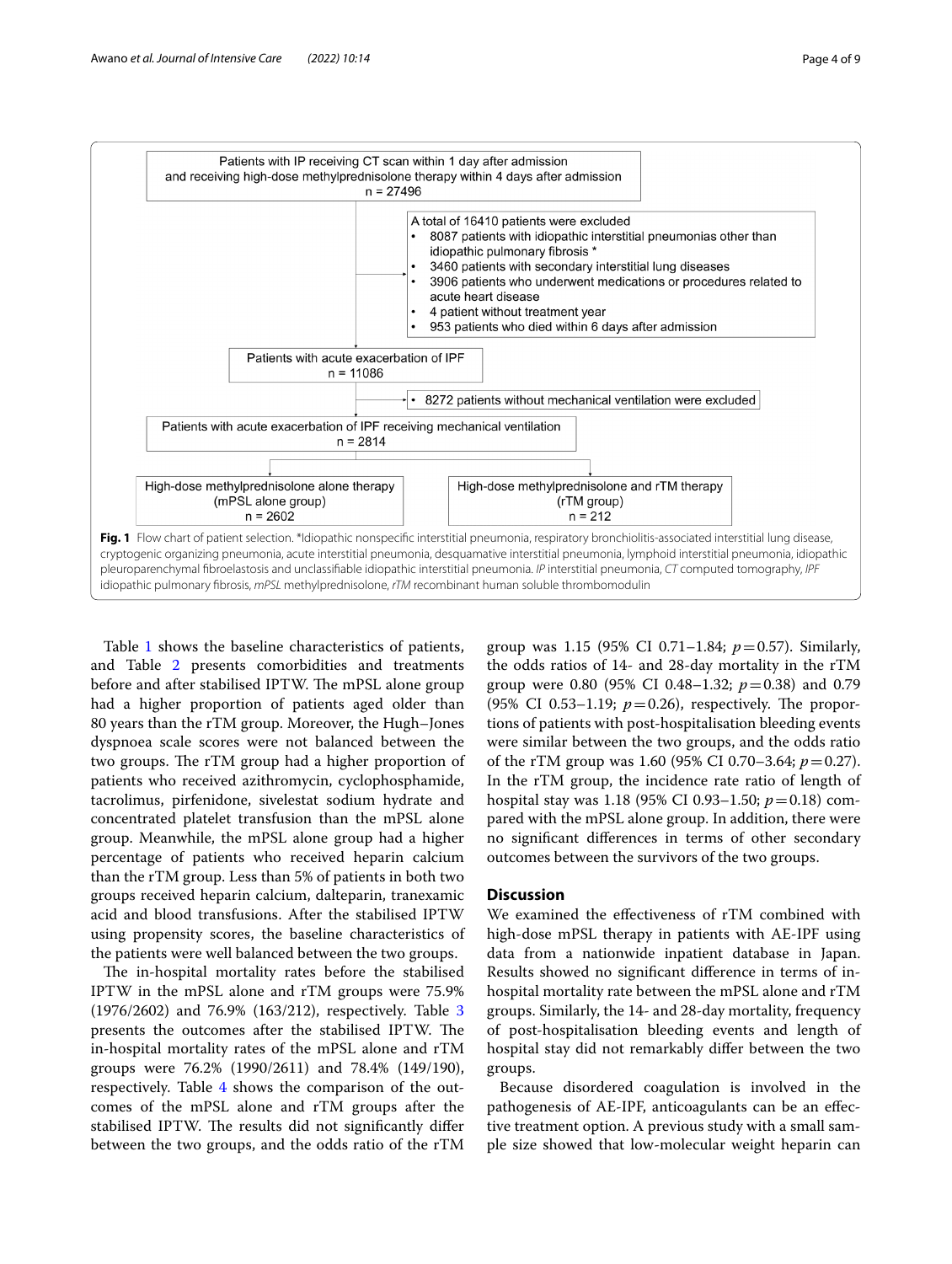<span id="page-4-0"></span>

|  | Table 1 Baseline characteristics of patients before and after the stabilised IPTW using propensity scores |  |
|--|-----------------------------------------------------------------------------------------------------------|--|
|  |                                                                                                           |  |

| Characteristics                          | All patients                       |      |                        |      |         | <b>Patients after IPTW estimation</b> |      |                        |      |         |
|------------------------------------------|------------------------------------|------|------------------------|------|---------|---------------------------------------|------|------------------------|------|---------|
|                                          | mPSL alone<br>group ( $n = 2602$ ) | $\%$ | rTM group<br>$(n=212)$ | $\%$ | SMD     | mPSL alone<br>group $(n=2611)$        | $\%$ | rTM group<br>$(n=190)$ | $\%$ | SMD     |
| Male sex                                 | 1962                               | 75.4 | 159                    | 75   | $-0.9$  | 1971                                  | 75.5 | 137                    | 72.1 | $-7.6$  |
| Age, years                               |                                    |      |                        |      |         |                                       |      |                        |      |         |
| $15 - 70$                                | 640                                | 24.6 | 64                     | 30.2 | 12.6    | 655                                   | 25.1 | 54                     | 28.4 | 8.2     |
| $71 - 80$                                | 1147                               | 44.1 | 104                    | 49.1 | 10      | 1159                                  | 44.4 | 91                     | 47.9 | 6.7     |
| $\geq 80$                                | 805                                | 30.9 | 43                     | 20.3 | $-24.6$ | 787                                   | 30.1 | 43                     | 22.6 | $-17.2$ |
| Missing data                             | 10                                 | 0.4  | $\mathbf{1}$           | 0.5  | 1.3     | 10                                    | 0.4  | $\overline{2}$         | 1.1  | 7.3     |
| Treatment year                           |                                    |      |                        |      |         |                                       |      |                        |      |         |
| 2014                                     | 546                                | 21   | 38                     | 17.9 | $-7.7$  | 541                                   | 20.7 | 36                     | 18.9 | $-4.6$  |
| 2015                                     | 566                                | 21.8 | 60                     | 28.3 | 15.2    | 583                                   | 22.3 | 41                     | 21.6 | $-1.7$  |
| 2016                                     | 531                                | 20.4 | 43                     | 20.3 | $-0.3$  | 532                                   | 20.4 | 41                     | 21.6 | 3.7     |
| 2017                                     | 472                                | 18.1 | 42                     | 19.8 | 4.3     | 475                                   | 18.2 | 29                     | 15.3 | $-7.6$  |
| 2018                                     | 487                                | 18.7 | 29                     | 13.7 | $-13.7$ | 482                                   | 18.5 | 42                     | 22.1 | 9.7     |
| BMI ( $kg/m2$ )                          |                                    |      |                        |      |         |                                       |      |                        |      |         |
| $<$ 23                                   | 1282                               | 49.3 | 105                    | 49.5 | 0.5     | 1288                                  | 49.3 | 102                    | 53.7 | 9.1     |
| $23 - 25$                                | 507                                | 19.5 | 35                     | 16.5 | $-7.8$  | 500                                   | 19.1 | 29                     | 15.3 | $-10.2$ |
| $\geq$ 25                                | 555                                | 21.3 | 52                     | 24.5 | 7.6     | 567                                   | 21.7 | 43                     | 22.6 | 1.9     |
| Missing data                             | 258                                | 9.9  | 20                     | 9.4  | $-1.6$  | 257                                   | 9.8  | 16                     | 8.4  | $-5.2$  |
| Hugh-Jones dyspnoea score upon admission |                                    |      |                        |      |         |                                       |      |                        |      |         |
| $1 - 2$                                  | 205                                | 7.9  | 15                     | 7.1  | $-3.1$  | 202                                   | 7.7  | 13                     | 6.8  | $-3.2$  |
| 3                                        | 168                                | 6.5  | 8                      | 3.8  | $-12.2$ | 163                                   | 6.2  | 11                     | 5.8  | $-2.7$  |
| $\overline{4}$                           | 329                                | 12.6 | 23                     | 10.8 | $-5.6$  | 324                                   | 12.4 | 18                     | 9.5  | $-9.7$  |
| 5                                        | 1177                               | 45.2 | 69                     | 32.5 | $-26.2$ | 1154                                  | 44.2 | 85                     | 44.7 | 0.7     |
| Missing data                             | 723                                | 27.8 | 97                     | 45.8 | 37.9    | 767                                   | 29.4 | 64                     | 33.7 | 9       |
| Japan Coma Scale score upon admission    |                                    |      |                        |      |         |                                       |      |                        |      |         |
| 0- or 1-digit (alert or dull)            | 2460                               | 94.5 | 195                    | 92   | $-10.2$ | 2463                                  | 94.3 | 180                    | 94.7 | 2.7     |
| 2-digit (somnolence)                     | 73                                 | 2.8  | 9                      | 4.2  | 7.8     | 77                                    | 2.9  | $\overline{4}$         | 2.1  | $-3.8$  |
| 3-digit (coma)                           | 69                                 | 2.7  | 8                      | 3.8  | 6.4     | 72                                    | 2.8  | 5                      | 2.6  | 0       |
| Charlson Comorbidity Index               |                                    |      |                        |      |         |                                       |      |                        |      |         |
| $\mathsf O$                              | 545                                | 20.9 | 45                     | 21.2 | 0.7     | 544                                   | 20.8 | 39                     | 20.5 | $-0.2$  |
| 1                                        | 357                                | 13.7 | 27                     | 12.7 | $-2.9$  | 358                                   | 13.7 | 28                     | 14.7 | 2.7     |
| $\overline{2}$                           | 510                                | 19.6 | 34                     | 16   | $-9.3$  | 504                                   | 19.3 | 32                     | 16.8 | $-5.7$  |
| $\geq$ 3                                 | 303                                | 11.6 | 21                     | 9.9  | $-5.6$  | 302                                   | 11.6 | 20                     | 10.5 | $-3.0$  |
| Missing data                             | 887                                | 34.1 | 85                     | 40.1 | 12.5    | 904                                   | 34.6 | 70                     | 36.8 | 4.7     |
| Smoking index, pack-years                |                                    |      |                        |      |         |                                       |      |                        |      |         |
| 0                                        | 1113                               | 42.8 | 79                     | 37.3 | $-11.3$ | 1104                                  | 42.3 | 81                     | 42.6 | 0.5     |
| $1 - 39$                                 | 546                                | 21   | 50                     | 23.6 | 6.3     | 553                                   | 21.2 | 37                     | 19.5 | $-4.8$  |
| $\geq$ 40                                | 618                                | 23.8 | 51                     | 24.1 | 0.7     | 618                                   | 23.7 | 37                     | 19.5 | $-10.8$ |
| Missing data                             | 325                                | 12.5 | 32                     | 15.1 | 7.6     | 337                                   | 12.9 | 36                     | 18.9 | 16.7    |
| ADL upon admission (Barthel Index)       |                                    |      |                        |      |         |                                       |      |                        |      |         |
| 100                                      | 519                                | 19.9 | 53                     | 25   | 12.1    | 526                                   | 20.1 | 33                     | 17.4 | $-6.6$  |
| $\leq 95$                                | 1612                               | 62   | 118                    | 55.7 | $-12.8$ | 1607                                  | 61.5 | 120                    | 63.2 | 3.7     |
| Missing data                             | 471                                | 18.1 | 41                     | 19.3 | 3.2     | 479                                   | 18.3 | 36                     | 18.9 | 2.0     |
| History of previous hospitalisation      |                                    |      |                        |      |         |                                       |      |                        |      |         |
| 0                                        | 1457                               | 56   | 110                    | 51.9 | $-8.2$  | 1455                                  | 55.7 | 108                    | 56.8 | 2.4     |
| $1 - 2$                                  | 792                                | 30.4 | 78                     | 36.8 | 13.5    | 807                                   | 30.9 | 57                     | 30.0 | $-1.9$  |
| $\geq 3$                                 | 353                                | 13.6 | 24                     | 11.3 | $-6.8$  | 350                                   | 13.4 | 25                     | 13.2 | $-0.9$  |
| Academic hospital                        | 2169                               | 83.4 | 179                    | 84.4 | 2.9     | 2179                                  | 83.5 | 164                    | 86.3 | 7.6     |
| ICU admission                            | 665                                | 25.6 | 68                     | 32.1 | 14.4    | 683                                   | 26.2 | 55                     | 28.9 | 6.3     |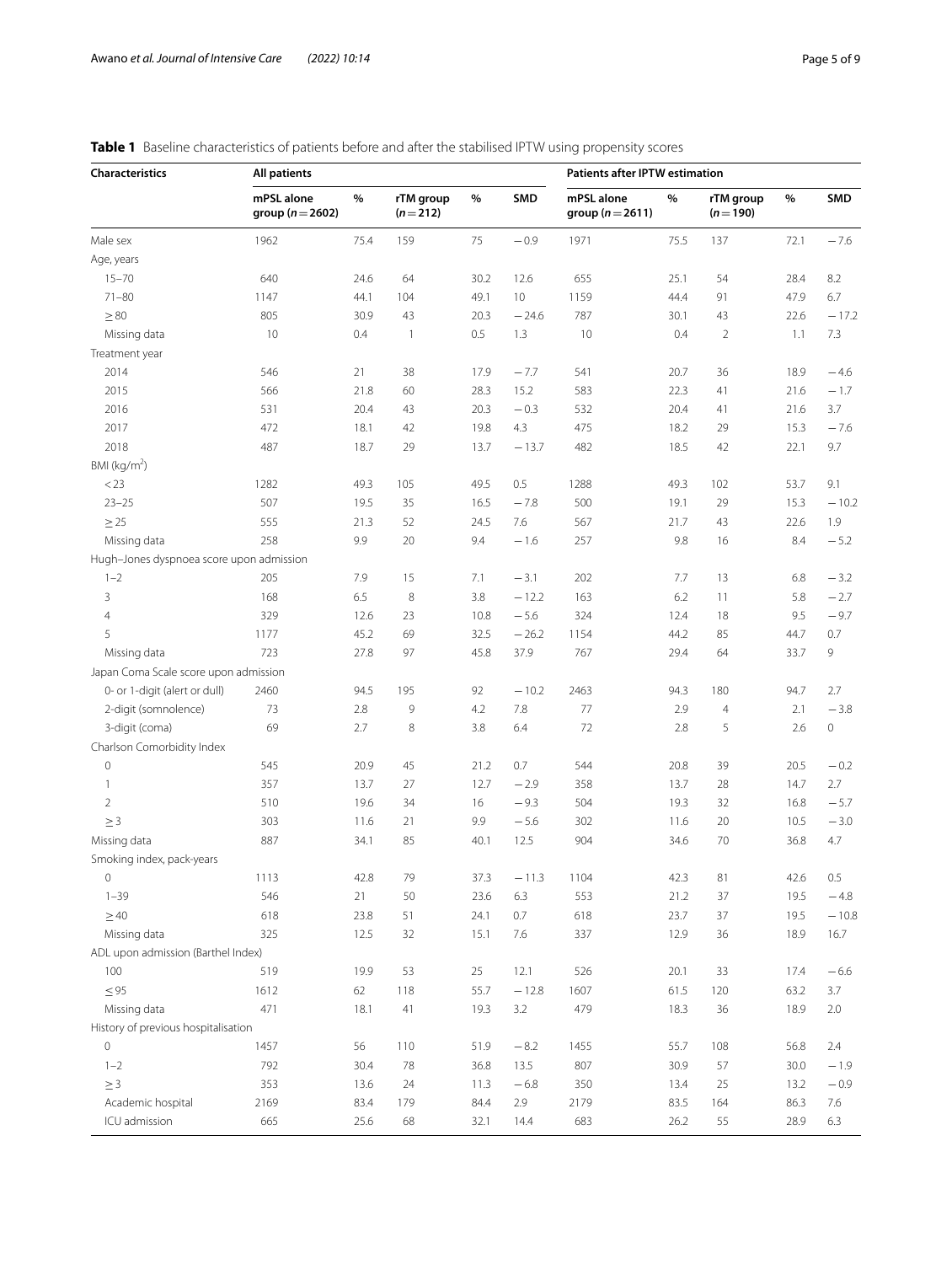## **Table 1** (continued)

|  | Data were presented as n (%) |  |  |  |
|--|------------------------------|--|--|--|
|--|------------------------------|--|--|--|

*BMI* body mass index, *ADL* activities of daily living, *ICU* intensive care unit, *IPTW* inverse probability of treatment weighting, *mPSL* methylprednisolone, *rTM* recombinant human soluble thrombomodulin, *SMD* standardised mean diference

<span id="page-5-0"></span>

| Table 2 Comorbidities and treatments before and after the stabilised IPTW using propensity scores |  |
|---------------------------------------------------------------------------------------------------|--|

| <b>Variables</b>                              | <b>All patients</b>               |      |                          |                |                | <b>Patients after IPTW estimation</b> |      |                          |      |            |
|-----------------------------------------------|-----------------------------------|------|--------------------------|----------------|----------------|---------------------------------------|------|--------------------------|------|------------|
|                                               | mPSL alone<br>group<br>$(n=2602)$ | %    | rTM group %<br>$(n=212)$ |                | <b>SMD</b>     | mPSL alone<br>group<br>$(n=2611)$     | $\%$ | rTM group %<br>$(n=190)$ |      | <b>SMD</b> |
| Comorbidity                                   |                                   |      |                          |                |                |                                       |      |                          |      |            |
| Bronchial asthma                              | 141                               | 5.4  | 13                       | 6.1            | 3.1            | 141                                   | 5.4  | $\overline{7}$           | 3.7  | $-8.2$     |
| Pulmonary emphysema                           | 101                               | 3.9  | $\overline{7}$           | 3.3            | $-3.1$         | 99                                    | 3.8  | 5                        | 2.6  | $-7.1$     |
| Pneumonia                                     | 488                               | 18.8 | 48                       | 22.6           | 9.6            | 500                                   | 19.1 | 36                       | 18.9 | $-0.4$     |
| Mycotic infection                             | 16                                | 0.6  | 6                        | 2.8            | 17.1           | 22                                    | 0.8  | $\overline{2}$           | 1.1  | 0.2        |
| Pulmonary embolism                            | 14                                | 0.5  | $\mathbf{0}$             | 0              | $-10.4$        | 15                                    | 0.6  | $\mathbf{0}$             | 0.0  | $-10.8$    |
| Bronchiectasis                                | 79                                | 3.0  | 6                        | 2.8            | $-1.2$         | 78                                    | 3.0  | $\overline{4}$           | 2.1  | $-3.8$     |
| Pneumothorax                                  | 23                                | 0.9  | $\overline{2}$           | 0.9            | 0.6            | 23                                    | 0.9  | $\mathbf{1}$             | 0.5  | $-2.0$     |
| Cor pulmonale                                 | 27                                | 1.0  | 5                        | 2.4            | 10.2           | 29                                    | 1.1  | $\overline{2}$           | 1.1  | 0.9        |
| Lung cancer                                   | 214                               | 8.2  | 20                       | 9.4            | 4.3            | 218                                   | 8.3  | 13                       | 6.8  | $-6.2$     |
| Other types of cancer <sup>a</sup>            | 187                               | 7.2  | 12                       | 5.7            | $-6.2$         | 184                                   | 7.0  | 10                       | 5.3  | $-6.7$     |
| Sepsis                                        | 59                                | 2.3  | 10                       | 4.7            | 13.4           | 67                                    | 2.6  | 12                       | 6.3  | 19.3       |
| Chronic heart failure                         | 362                               | 13.9 | 23                       | 10.8           | $-9.3$         | 358                                   | 13.7 | 22                       | 11.6 | $-6.4$     |
| Tachycardia                                   | 186                               | 7.1  | 12                       | 5.7            | $-6.1$         | 183                                   | 7.0  | 11                       | 5.8  | $-5.9$     |
| Acute coronary syndrome                       | 171                               | 6.6  | 11                       | 5.2            | $-5.9$         | 167                                   | 6.4  | $\overline{4}$           | 2.1  | $-17.6$    |
| Diabetes mellitus                             | 681                               | 26.2 | 51                       | 24.1           | $-4.9$         | 676                                   | 25.9 | 43                       | 22.6 | $-6.9$     |
| Stroke                                        | 146                               | 5.6  | 9                        | 4.2            | $-6.3$         | 143                                   | 5.5  | 9                        | 4.7  | $-2.7$     |
| Dementia                                      | 66                                | 2.5  | $\overline{2}$           | 0.9            | $-12.2$        | 63                                    | 2.4  | $\overline{2}$           | 1.1  | $-12.0$    |
| Renal failure                                 | 272                               | 10.5 | 27                       | 12.7           | 7.1            | 281                                   | 10.8 | 18                       | 9.5  | $-4.7$     |
| Liver dysfunction                             | 123                               | 4.7  | 10                       | 4.7            | $\overline{0}$ | 123                                   | 4.7  | 15                       | 7.9  | 15.9       |
| Gastroesophageal reflux disease               | 339                               | 13.0 | 23                       | 10.8           | $-6.7$         | 335                                   | 12.8 | 24                       | 12.6 | $-0.8$     |
| Treatment within 3 days after hospitalisation |                                   |      |                          |                |                |                                       |      |                          |      |            |
| Noradrenaline                                 | 21                                | 0.8  | $\overline{4}$           | 1.9            | 9.4            | 24                                    | 0.9  | $\overline{2}$           | 1.1  | 3.1        |
| Azithromycin                                  | 520                               | 20.0 | 71                       | 33.5           | 30.8           | 547                                   | 20.9 | 34                       | 17.9 | $-6.9$     |
| Cyclophosphamide (intravenous)                | 61                                | 2.3  | 14                       | 6.6            | 20.7           | 72                                    | 2.8  | $\overline{7}$           | 3.7  | 4.5        |
| Cyclosporin                                   | 88                                | 3.4  | 15                       | 7.1            | 16.6           | 98                                    | 3.8  | 11                       | 5.8  | 9.2        |
| Tacrolimus                                    | 27                                | 1.0  | 18                       | 8.5            | 35.5           | 42                                    | 1.6  | 3                        | 1.6  | 0.2        |
| Azathioprine                                  | 9                                 | 0.3  | $\mathbf{0}$             | $\mathbf{0}$   | $-8.3$         | 9                                     | 0.3  | $\mathbf{0}$             | 0.0  | $-8.2$     |
| Pirfenidone                                   | 49                                | 1.9  | 18                       | 8.5            | 30.1           | 62                                    | 2.4  | $\overline{4}$           | 2.1  | $-0.4$     |
| Nintedanib                                    | 32                                | 1.2  | $\overline{7}$           | 3.3            | 13.9           | 35                                    | 1.3  | $\overline{4}$           | 2.1  | 4.4        |
| Sivelestat sodium hydrate                     | 341                               | 13.1 | 72                       | 34.0           | 50.6           | 385                                   | 14.7 | 32                       | 16.8 | 5.7        |
| Heparin calcium (intravenous)                 | 52                                | 2.0  | $\overline{0}$           | $\overline{0}$ | $-20.2$        | 51                                    | 2.0  | $\Omega$                 | 0.0  | $-19.9$    |
| Dalteparin                                    | 20                                | 0.8  | $\mathbf{1}$             | 0.5            | $-3.8$         | 19                                    | 0.7  | $\mathbf{0}$             | 0.0  | $-7.7$     |
| Tranexamic acid                               | 95                                | 3.7  | $\overline{2}$           | 0.9            | $-18.1$        | 90                                    | 3.4  | $\overline{4}$           | 2.1  | $-8.3$     |
| Haemodialysis                                 | 96                                | 3.7  | 14                       | 6.6            | 13.2           | 104                                   | 4.0  | 11                       | 5.8  | 7.6        |
| High-flow nasal cannula oxygen therapy        | 164                               | 6.3  | 22                       | 10.4           | 14.8           | 172                                   | 6.6  | 13                       | 6.8  | 0.7        |
| Fresh frozen plasma transfusion               | 25                                | 1.0  | 8                        | 3.8            | 18.5           | 32                                    | 1.2  | $\overline{7}$           | 3.7  | 16.4       |
| Concentrated platelet transfusion             | 21                                | 0.8  | $\mathsf{Q}$             | 4.2            | 22.0           | 28                                    | 1.1  | 3                        | 1.6  | 3.2        |

Data were presented as *n* (%)

*IPTW* inverse probability of treatment weighting, *mPSL* methylprednisolone, *rTM* recombinant human soluble thrombomodulin, *SMD* standardised mean diference

<sup>a</sup> Detailed information in Additional file [1](#page-7-0): Table S1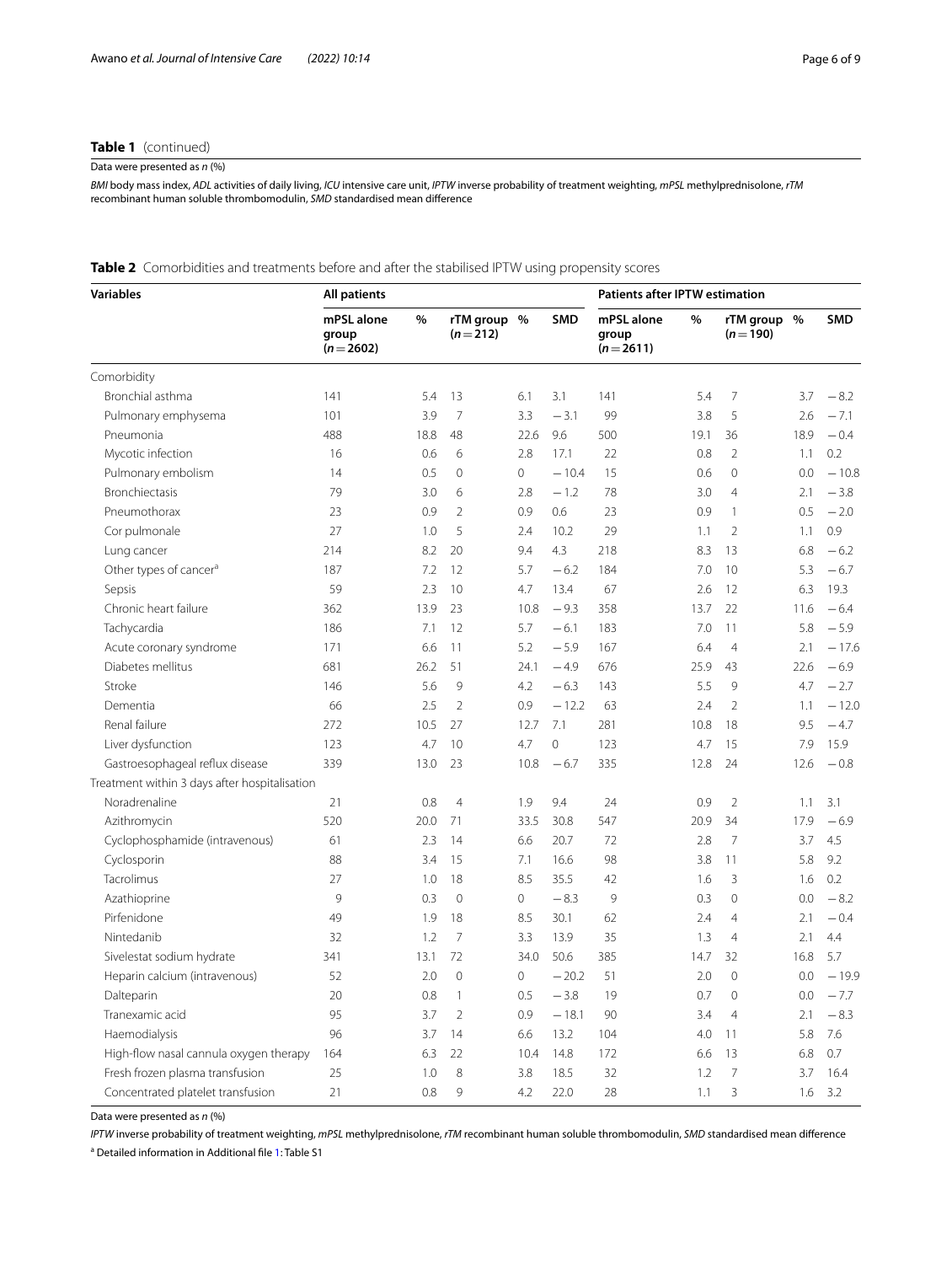#### <span id="page-6-0"></span>**Table 3** Outcomes between the mPSL alone and rTM groups after the stabilised IPTW

|                                              | mPSL alone group | rTM group     |
|----------------------------------------------|------------------|---------------|
| All patients, $(n)$                          | 2611             | 190           |
| In-hospital mortality, $n$ (%)               | 1990 (76.2)      | 149 (78.4)    |
| 14-day mortality, n (%)                      | 746 (28.6)       | 46 (24.2)     |
| 28-day mortality, n (%)                      | 1382 (52.9)      | 90 (47.4)     |
| Bleeding events <sup>a</sup>                 | 73(2.8)          | 8(4.2)        |
| Length of hospital stay (days), median (IQR) | $22(13-42)$      | $27(14-42)$   |
| Survivor, (n)                                | 622              | 41            |
| Bleeding events <sup>a</sup>                 | 12(1.9)          | 0(0)          |
| Length of hospital stay (days), median (IQR) | $41(24-64)$      | $50(32 - 78)$ |

*IQR* interquartile range, *mPSL* methylprednisolone, *rTM* recombinant human soluble thrombomodulin

<sup>a</sup> Bleeding events included epistaxis, hemoptysis, pulmonary hemorrhage, subcutaneous hemorrhage, purpura, muscle hemorrhage, hematuria, gastrointestinal bleeding, bloody stool and intracranial hemorrhage

|                              | Odds ratiob                                                                                                 | 95% CI        | p value |
|------------------------------|-------------------------------------------------------------------------------------------------------------|---------------|---------|
|                              | Logistic regression analyses of patients in the rTM and mPSL alone groups after the stabilised IPTW         |               |         |
| All patients                 |                                                                                                             |               |         |
| In-hospital mortality        | 1.15                                                                                                        | $0.71 - 1.84$ | 0.57    |
| 14-day mortality             | 0.80                                                                                                        | $0.48 - 1.32$ | 0.38    |
| 28-day mortality             | 0.79                                                                                                        | $0.53 - 1.19$ | 0.26    |
| Bleeding events <sup>a</sup> | 1.60                                                                                                        | $0.70 - 3.64$ | 0.27    |
| Survivors                    |                                                                                                             |               |         |
| Bleeding events <sup>a</sup> | 0.33                                                                                                        | $0.04 - 2.68$ | 0.30    |
|                              | Incidence rate ratio <sup>c</sup>                                                                           | 95% CI        | p value |
|                              | Incidence rate ratios of length of hospital stay in the rTM and mPSL alone groups after the stabilised IPTW |               |         |
| All patients                 |                                                                                                             |               |         |
| Length of hospital stay      | 1.18                                                                                                        | $0.93 - 1.50$ | 0.18    |
| Survivors                    |                                                                                                             |               |         |
| Length of hospital stay      | 1.34                                                                                                        | $0.95 - 1.92$ | 0.098   |

<span id="page-6-1"></span>**Table 4** Comparison of outcomes between the mPSL alone and rTM groups after the stabilised IPTW

*rTM* recombinant human soluble thrombomodulin, *mPSL* methylprednisolone, *IPTW* inverse probability of treatment weighting, *CI* confdence interval

<sup>a</sup> Bleeding events included epistaxis, hemoptysis, pulmonary hemorrhage, subcutaneous hemorrhage, purpura, muscle hemorrhage, hematuria, gastrointestinal bleeding, bloody stool and intracranial hemorrhage

<sup>b</sup> The odds ratio of the rTM group compared to the mPSL alone group

<sup>c</sup> The incidence rate ratio of the rTM group compared to the mPSL alone group

improve AE-IPF survival [\[24](#page-8-19)]. To date, whether rTM is efective for the treatment of AE-IPF remains controversial. Kataoka et al. compared the outcomes of 20 patients with rTM-treated AE-IPF and 20 historical patients with AE-IPF. Results showed that the 3-month mortality of the rTM group (30.0%) was signifcantly lower than that of the control group (65.0%) [[11](#page-8-8)]. Similarly, other retrospective studies using rTM for AE-IPF revealed a better short-term prognosis [[12–](#page-8-20)[14](#page-8-9)]. Moreover, a systematic review of these studies showed the benefcial efects of rTM among patients with AE-IPF [[25\]](#page-8-21). However, due to the research design and small sample sizes, these studies did not perform a proper adjustment for the background characteristics of participants. Meanwhile, a randomised controlled study that examined the efficacy of rTM for AE-IPF failed to show an improvement in 90-day mortality and did not recommend the use of rTM for the treatment of AE-IPF [[15](#page-8-10)]. Surprisingly, in their study, the 90-day survival rates of the rTM and placebo groups were 72.5% and 89.2%, respectively, which were extremely good. This can be possibly attributed to the fact that they excluded patients with severe conditions who received mechanical ventilation via intratracheal intubation, those who required treatment for DIC and those who had a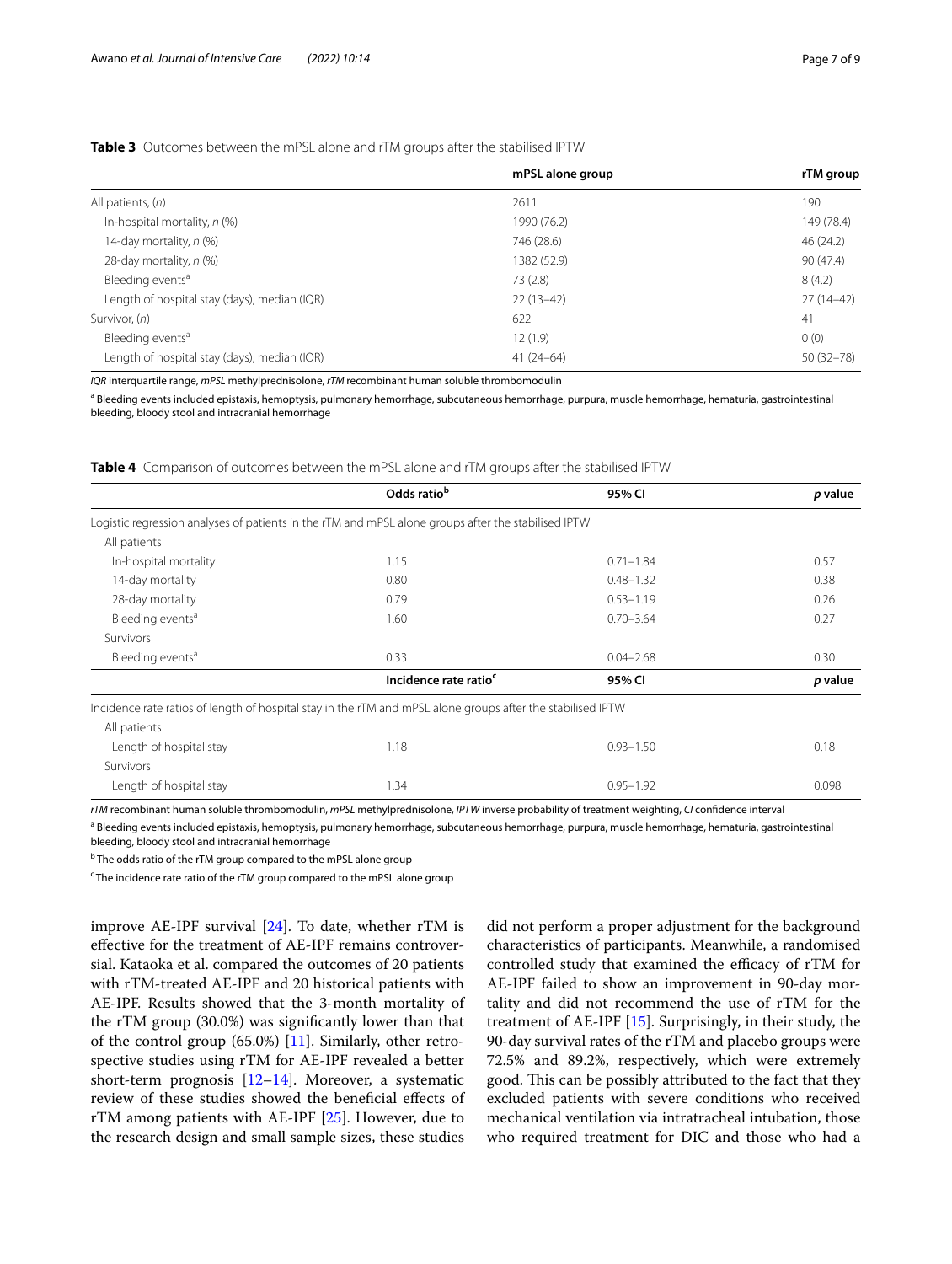history of AE-IPF. The mortality rate was significantly higher in both groups in the current study than in previous ones  $[11–15]$  $[11–15]$  $[11–15]$  $[11–15]$ . This is likely caused by the fact that our study included only patients with AE-IPF who developed severe respiratory failure and received mechanical ventilation. The international guidelines for the diagnosis and management of IPF had a weak recommendation against the use of mechanical ventilation for patients with respiratory failure caused by IPF [\[4](#page-8-3)]. However, in realworld clinical practice, several patients with AE-IPF who experienced deteriorated respiratory condition require mechanical ventilation. The effectiveness of rTM was not promising even in patients with AE-IPF who developed severe respiratory failure.

Considering the mechanism of action of rTM, bleeding can be a potential risk. However, the post-marketing surveillance data of rTM therapy in patients with sepsis complicated by DIC indicated that the incidence of bleeding events was low at  $6.8\%$  [\[26](#page-8-22)]. The incidence of bleeding events was extremely low in previous studies using rTM for the treatment of AE-IPF [[11–](#page-8-8)[15](#page-8-10)]. Similarly, in the current study, the incidence of bleeding events was extremely low, and the results did not signifcantly difer between the mPSL alone and rTM groups.

In Japan, rTM was approved for the treatment of DIC in 2008 due to its anticoagulant and anti-infammatory efects. Since the current research included patients with AE-IPF who developed severe respiratory failure, it is likely that we might have included patients with AE-IPF complicated by DIC. To account for patients with DIC, we compared outcomes by balancing the two groups based on the use of treatments for DIC (heparin calcium, dalteparin, tranexamic acid and blood transfusion).

The strength of the current study was the large number of patients with AE-IPF that it included, compared with previous studies, which allowed for the adjustment of numerous measured confounders and comparison of hard outcomes, such as in-hospital mortality between the two groups. However, the unmeasured potential confounders, such as baseline pulmonary function, may have biased our results. This limitation of our study is owing to its retrospective design using the Japanese Diagnosis Procedure Combination database, which does not contain detailed clinical information. Nevertheless, taking into account both the strength and limitations, it appears that our study provided results that complement the results from a previous randomised controlled study, which did not show the advantages of rTM in patients with AE-IPF  $[15]$  $[15]$ .

The current study had several limitations. First, because the database did not include data about laboratory examinations, pulmonary function test results, performance status and radiological fndings, the severity of IPF at the onset of AE could not be accurately evaluated. We only included patients with mechanical ventilation to equalize the severity of AE-IPF between the two groups. In addition, baseline characteristics and treatments were well balanced between the two groups according to the stabilised IPTW. Second, although the diagnosis of IPF was made by a physician, it was not confrmed via radiological and pathological examinations. To accurately classify IPF, all cases of idiopathic interstitial pneumonias, other than IPF and secondary interstitial pneumonia, were excluded using the diagnoses in Japanese or ICD-10 codes, because the specifcity of diagnoses in the database is high in general [\[27](#page-8-23)].

#### **Conclusions**

In conclusion, for the treatment of patients with AE-IPF who developed severe respiratory failure, rTM combined with high-dose mPSL was not associated with a better in-hospital mortality.

#### **Abbreviations**

AE: Acute exacerbation; CI: Confdence interval; DIC: Disseminated intravascular coagulation; ICD-10: International Classifcation of Diseases, 10th revision; ICU: Intensive care unit; IPF: Idiopathic pulmonary fbrosis; IPTW: Inverse probability of treatment weighting; IQR: Interquartile range; mPSL: Methylprednisolone; rTM: Recombinant human soluble thrombomodulin.

#### **Supplementary Information**

The online version contains supplementary material available at [https://doi.](https://doi.org/10.1186/s40560-022-00608-5) [org/10.1186/s40560-022-00608-5](https://doi.org/10.1186/s40560-022-00608-5).

<span id="page-7-0"></span>**Additional fle 1: Table S1.** List of ICD-10 codes used to identify comorbidities.

## **Acknowledgements**

Not applicable.

#### **Authors' contributions**

NA designed the study, analysed and interpreted the data, and prepared the manuscript. TJ designed the study, analysed and interpreted the data, and prepared the manuscript. TI interpreted the data and prepared the manuscript. MI interpreted the data. KM collected and interpreted the data. HM collected the data. KF collected the data. HU interpreted the data and prepared the manuscript. TN interpreted the data and prepared the manuscript. HY analysed and interpreted the data and prepared the manuscript. All authors read and approved the fnal manuscript.

#### **Funding**

This study was supported by grants from the Ministry of Health, Labour and Welfare, Japan (21AA2007 and 20AA2005) and a Grant-in-Aid for Scientifc Research from the Ministry of Education, Culture, Sports, Science and Technology, Japan (20H03907). The funding bodies had no role in the design of the study; collection, analysis, or interpretation of the data; or writing of the manuscript.